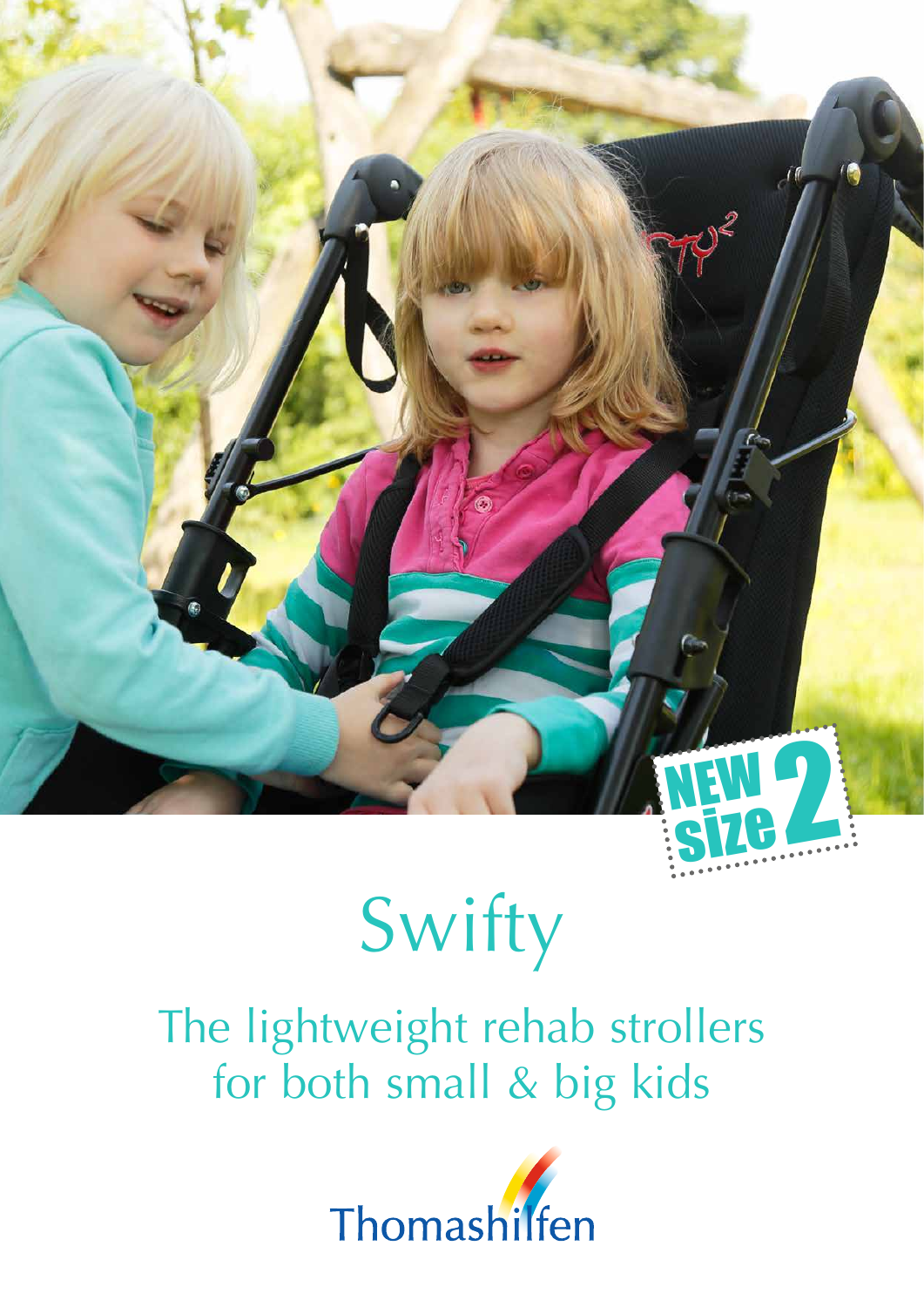

Back angle can be adjusted for positioning and relaxed seating **T** size 2

SANFTS



H-belt with padded harness as a standard feature



Foldable and height-adjustable footrest – Children can get in and out of the stroller independently.

Seat depth adjustable without tools – even while the child is sitting in the rehab stroller *(only for size 1)*



**M** size 1

## Simple use, light & swift: Here comes Swifty ... Comfortable sitting for the child:

A stable, comfortable rehab stroller with a fixed seat; it can withstand the many stresses of day-to-day life and is quickly ready for use. Now available in two sizes for growing children.



- big kids that weigh up to 50 kg / 110.2 lb
- and are up to 150 cm / 59.1" tall
- can be cared for with a rehab stroller



Seat, back and footrest provide safe and firm support – a convenient place to sit for the child

INIFTY

the washable seat cover is soft and breathable – preventing perspiration and providing a thoroughly cozy feeling



Seat minimizer for smaller children (accessory) – grows with your child for a very long time

#### **With the spacious NEW Swifty size 2**